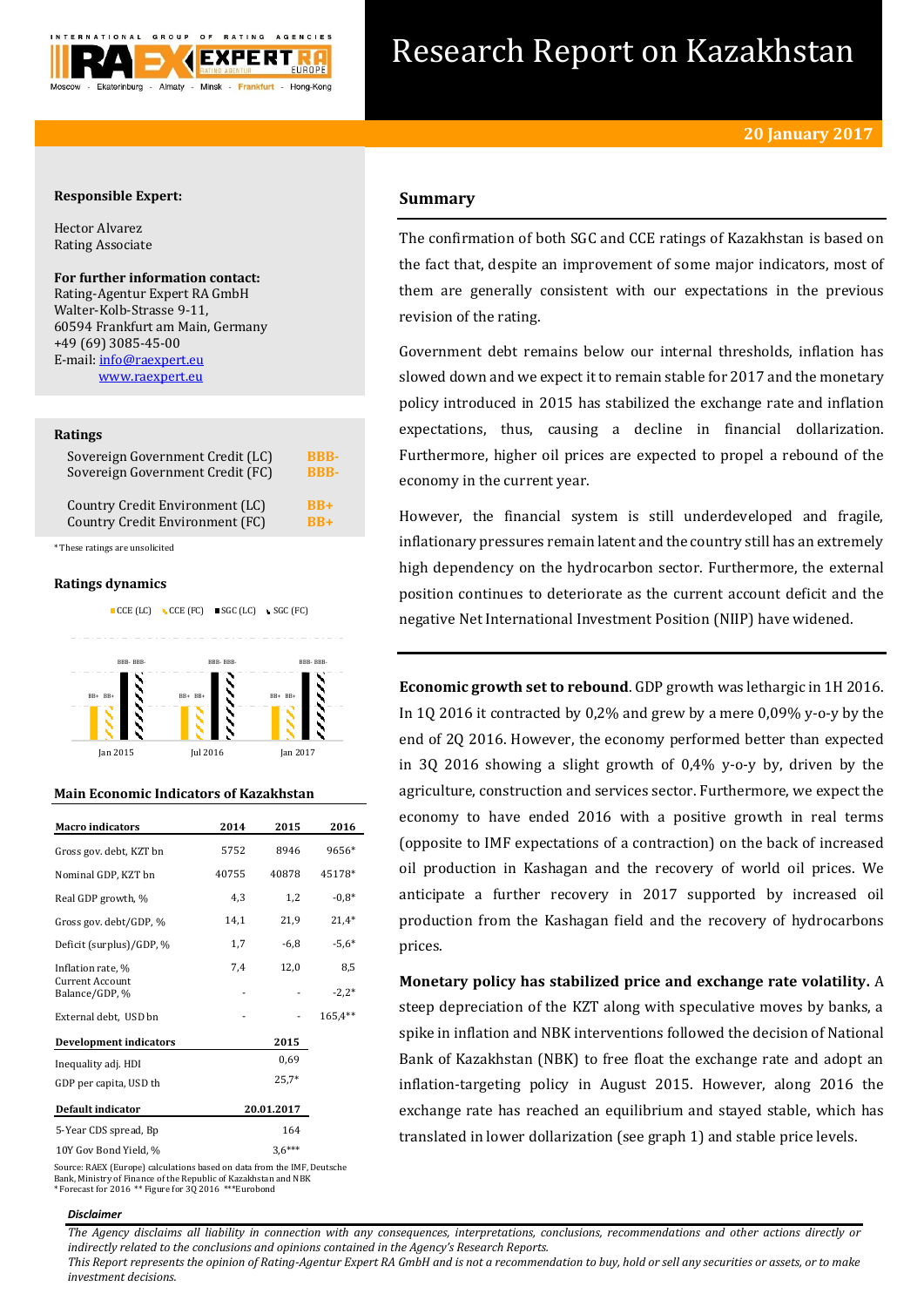

GROUP

 $O F$ 

**BATING** 

AGENCIES

**Graph 1:** Financial dollarization

**TION** 



Source: RAEX (Europe) calculations based on data from the NBK

**Graph 2:** Monetary policy transmission, %



Source: RAEX (Europe) calculations based on data from the NBK

**Graph 3:** Dynamics of the NFRK



Source: RAEX (Europe) calculations based on data from the NBK

Since adopting an inflation-targeting policy, the NBK has consistently reduced the base rate, reflecting lower inflation expectations, slower pace of price increases (CPI rose by as low as 8,5% y-o-y by December 2016 mainly due to a base effect) and de-dollarization of the economy. At the same time, the monetary transmission mechanism has improved and the spread between deposit and interest rates has remained stable and consistent (see graph 2).

Nonetheless, inflationary pressures remain in place given an expected increase in services' tariffs, recent increase in food prices and higher domestic fuel prices as a result of the world oil price recovery.

**Fiscal position improved by the end of 2016**. Kazakhstan is set to post a fiscal deficit of around 5% in 2016, the country's second in a row given dismal economic conditions and depressed oil prices during most of part of 2016. However, towards year-end 2016 fiscal results were positive. Government revenues (excluding transfers from the National Fund of the Republic of Kazakhstan (NFRK)) increased by 31,8% through November 2016 as compared to the same period last year, propelled by the collection of an additional 38% in corporate tax and 59% in value added tax. Additionally, expenses showed a 16,6% increase in the same time span. Finally, transfers from the NFRK increased by 25,8% reducing the fund by an additional USD 2,5 bn in 2016 (see graph 3).

For 2017, we expect a tighter fiscal policy with lower government spending aiming towards consolidation. In addition, privatization plans continue to materialize in Kazakhstan which would bring additional revenues for the government and reduce contingent liabilities. Companies such as Kazatomprom, Kazpost and Samruk-Energy set to be partially privatized between 2017 and 2018.

**Government debt stabilized in 2016**. Government debt remained stable throughout 2016 (estimated to have finished the year at around 21,4% of GDP) and it is expected to continue in the same trend for 2017. Government debt stood at 20% of GDP in 3Q 2016; however, total public debt<sup>1</sup> grew by 3p.p. up to  $(25,1\%$  of GDP) from 2015 to 30 2016 due to an important increase in debt from the NBK (see graph 4). Government debt to budget revenues is projected to end 2016 at 133,9%, 2p.p. higher than 2015.

Furthermore, the structure of the government obligations remains satisfactory. As mentioned in our previous report<sup>2</sup>, external debt spiked in 3Q 2015 since the Eurobond issuance and by 3Q 2016 represented 51,8%

## *Disclaimer*

 $\overline{a}$ 

*The Agency disclaims all liability in connection with any consequences, interpretations, conclusions, recommendations and other actions directly or indirectly related to the conclusions and opinions contained in the Agency's Research Reports. This Report represents the opinion of Rating-Agentur Expert RA GmbH and is not a recommendation to buy, hold or sell any securities or assets, or to make* 

*investment decisions.*

<sup>1</sup> Public debt includes obligations issued by the NBK.

<sup>&</sup>lt;sup>2</sup> Research report on Kazakhstan from 22 July 2016 [\(http://raexpert.eu/reports/Research\\_report\\_Kazakhstan\\_22.07.2016.pdf\)](http://raexpert.eu/reports/Research_report_Kazakhstan_22.07.2016.pdf).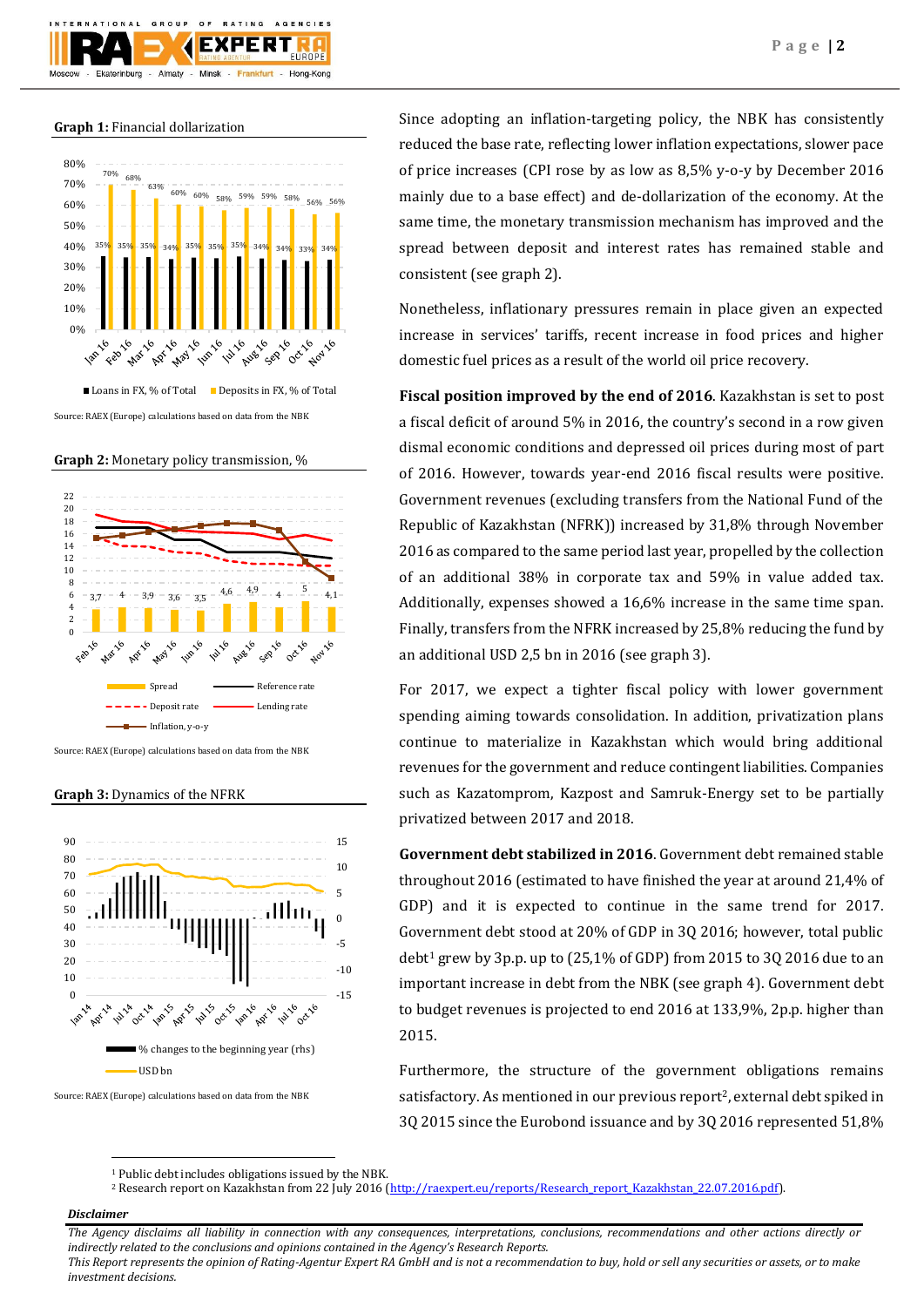

of total government debt. Despite this, 53,1% of the total external debt is concessional and 93,6% of the domestic obligations have long-term maturities (see graphs 5 and 6).

**Graphs 4, 5 & 6:** Government and public debt statistics



Source: RAEX (Europe) calculations based on data from the Ministry of Finance of the Republic of Kazakhstan and the NBK

**Banking system facing potential distress**. Credit to the economy picked up slightly in 2016. We estimate that bank assets and private debt to GDP were around 59% and 45% respectively last year. The increase is due to the excess liquidity in the banking sector. Furthermore, given the stability of the exchange rate and the gap between interest rates in KZT and foreign currency, levels of deposit dollarization decreased by 13p.p. from January 2016 to November 2016 while loans in FX remained practically flat in the same period.

Despite the adverse condition in the banking system, it remains well capitalized having posted a capital to assets ratio of 10,8% in 2016, a stable indicator over the past six years. Additionally, the NPLs to total loans ratio declined to 7,8% in the same year (see graph 7). Nonetheless, the amount of restructured loans has also increased substantially and many of these may represent hidden NPLs.

Furthermore, the recent struggle of Kazkommertsbank, Kazakhstan's biggest bank, whose assets have substantially deteriorated, may bring additional shocks to the financial system given a potential bailout from the government.

**External position continued the negative trend**. The external position of Kazakhstan continued to deteriorate in 2016 as previously expected by the Agency. By 9M 2016 exports and imports of goods and services declined by 23% and 19% respectively given lower oil prices and reduced

## **Graph 7:** Financial soundness indicators



Source: RAEX (Europe) calculations based on data from the NBK

## *Disclaimer*

*This Report represents the opinion of Rating-Agentur Expert RA GmbH and is not a recommendation to buy, hold or sell any securities or assets, or to make investment decisions.*

*The Agency disclaims all liability in connection with any consequences, interpretations, conclusions, recommendations and other actions directly or indirectly related to the conclusions and opinions contained in the Agency's Research Reports.*